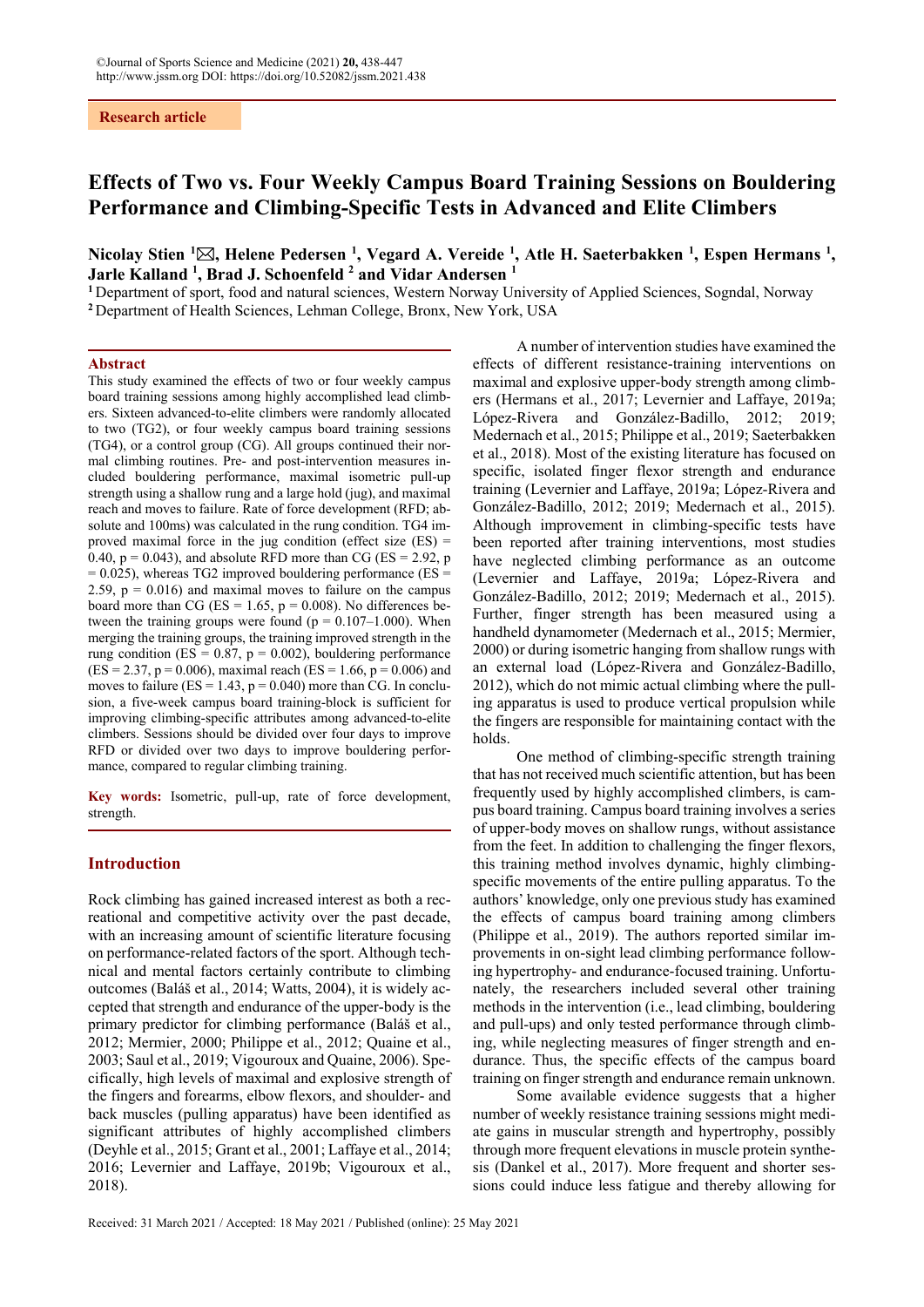greater adaptations, as maximal effort and velocity in the training is necessary for improving explosive strength (Behm and Sale, 1993; Sale and MacDougall, 1981). This could be of particular importance for campus board training, which is typically performed with maximal effort and highly explosive movements. Importantly, it has been suggested that dividing the training load over several shorter sessions might reduce the risk of overtraining and injuries (Hartman et al., 2007). This aspect has special relevance to campus board training, as this activity involves highly explosive movements placing extreme stress on the fingers, shoulders and elbows, which are the most frequent sites of injury among climbers (Grønhaug, 2018). Still, fewer and longer sessions could promote a higher tolerance to fatigue (Kraemer and Ratamess, 2005), which might benefit forearm endurance.

Despite a growing body of scientific literature examining climbing-specific resistance-training, the effects of training frequency have not yet been examined in relation to climbing, and many existing studies do not present actual climbing performance. Therefore, the aim of this study was to compare the effects of five weeks of campus board training performed either twice or four times per week on bouldering performance, upper-body pull-up strength (finger-, arm-, shoulder-, and back muscles) and campus board performance. We hypothesized that both training groups would improve their strength, rate of force development (RFD), bouldering performance and campus board performance (maximal reach and number of moves to failure) more than the control group. We expected that dividing the training volume over four days would improve bouldering performance, RFD and maximal reach more than two days, and that two weekly training sessions would produce the greatest gains in campus board moves to failure. The changes in maximal strength were expected to be similar between the training groups.

#### **Methods**

## **Participants**

The inclusion criteria were a minimum self-reported redpoint grade of 7a+ (IRCRA 18) and to have been free of climbing-related injuries in the last six months. Self-reporting grades have been shown to be highly reliable and acceptable for use in scientific contexts (Draper et al., 2011). Seventeen advanced-to-elite, amateur, male lead

climbers volunteered for the study. Although a higher number of participants was desirable, the availability of high level climbers able to correctly perform the campus board training was limited. During the intervention, one participant from TG4 (IRCRA red-point = 23) acquired an injury unrelated to the study, leaving sixteen participants who finished all training and testing. Sample characteristics by group are presented in Table 1. The participants were familiar with the campus board but had not used it as a part of their training routine in the last six months. However, they were familiar with intense finger strength training (e.g., loaded fingerboard training) and experienced in subjectively monitoring the training load. After pre-testing, the participants were randomized to either a training group that trained twice per week (TG2;  $n = 6$ ) or four times per week (TG4;  $n = 5$ ), or to a control group (CG;  $n = 5$ ). All groups were encouraged to continue their normal climbing and training routines, but the CG had to refrain from campus board and fingerboard training.

## **Experimental design**

A randomized controlled trial was designed to investigate the effects of performing campus board training either two or four days per week for five weeks with equated volume. The pre-testing was divided over two days, separated by at least 48 - 72 hours. During the first visit, anthropometric variables, bouldering performance and maximal reach on the campus board were tested, in addition to a familiarization to the maximal force test using the rung hold. Finally, maximal isometric pull-up strength was tested in an isometric pull-up using the jug hold. During the second visit, maximal average force and RFD were collected from an isometric pull-up on a climbing-specific hold, followed by a number of moves to failure test on the campus board. The tests were performed in the order described above to avoid inter-subject variations in exhaustion. The participants were informed verbally and in writing about the potential risks and benefits of participation and signed and informed consent form before data collection began. The present research procedures were in accordance with the ethical guidelines of the university and conformed to the standards of treatment of human participants in research, outlined in the 5th Declaration of Helsinki. The preservation of the participants' safety and privacy was approved by the Norwegian Centre for Research Data (941687).

|                                                                                                   | Table 1. Anthropometric variables, climbing experience, weekly climbing frequency and self-reported climbing |
|---------------------------------------------------------------------------------------------------|--------------------------------------------------------------------------------------------------------------|
| ability for the three groups at baseline. Values are presented as means $\pm$ standard deviation. |                                                                                                              |

|                               | $CG (n = 5)$    | $TG2 (n = 6)$   | $TG4(n=5)$      |  |  |  |  |
|-------------------------------|-----------------|-----------------|-----------------|--|--|--|--|
| Age (years)                   | $30.6 \pm 7.4$  | $28.0 \pm 5.8$  | $32.6 \pm 9.9$  |  |  |  |  |
| Height(m)                     | $1.84 \pm 0.08$ | $1.80 \pm 0.06$ | $1.80 \pm 0.06$ |  |  |  |  |
| Body mass (kg)                | $74.4 \pm 4.7$  | $73.7 \pm 7.2$  | $75.6 \pm 2.7$  |  |  |  |  |
| Fat mass $(\% )$              | $5.5 \pm 2.4$   | $7.5 \pm 2.6$   | $10.0 \pm 4.7$  |  |  |  |  |
| Muscle mass $(\% )$           | $89.7 \pm 2.3$  | $88.0 \pm 2.5$  | $85.5 \pm 4.7$  |  |  |  |  |
| <b>Experience (years)</b>     | $10.0 \pm 6.5$  | $8.3 \pm 2.4$   | $8.6 \pm 5.6$   |  |  |  |  |
| Weekly sessions (n)           | $3.6 \pm 0.9$   | $3.2 \pm 0.8$   | $3.4 \pm 0.9$   |  |  |  |  |
| <b>Best on-sight (IRCRA)</b>  | $18.6 \pm 3.2$  | $18.2 \pm 2.8$  | $17.8 \pm 2.9$  |  |  |  |  |
| <b>Best red-point (IRCRA)</b> | $21.2 \pm 3.3$  | $21.3 \pm 2.6$  | $21.0 \pm 2.7$  |  |  |  |  |

On-sight and red-point grades are given using the grading system suggested by the International Rock Climbing Research Association (IRCRA) (Draper et al., 2016).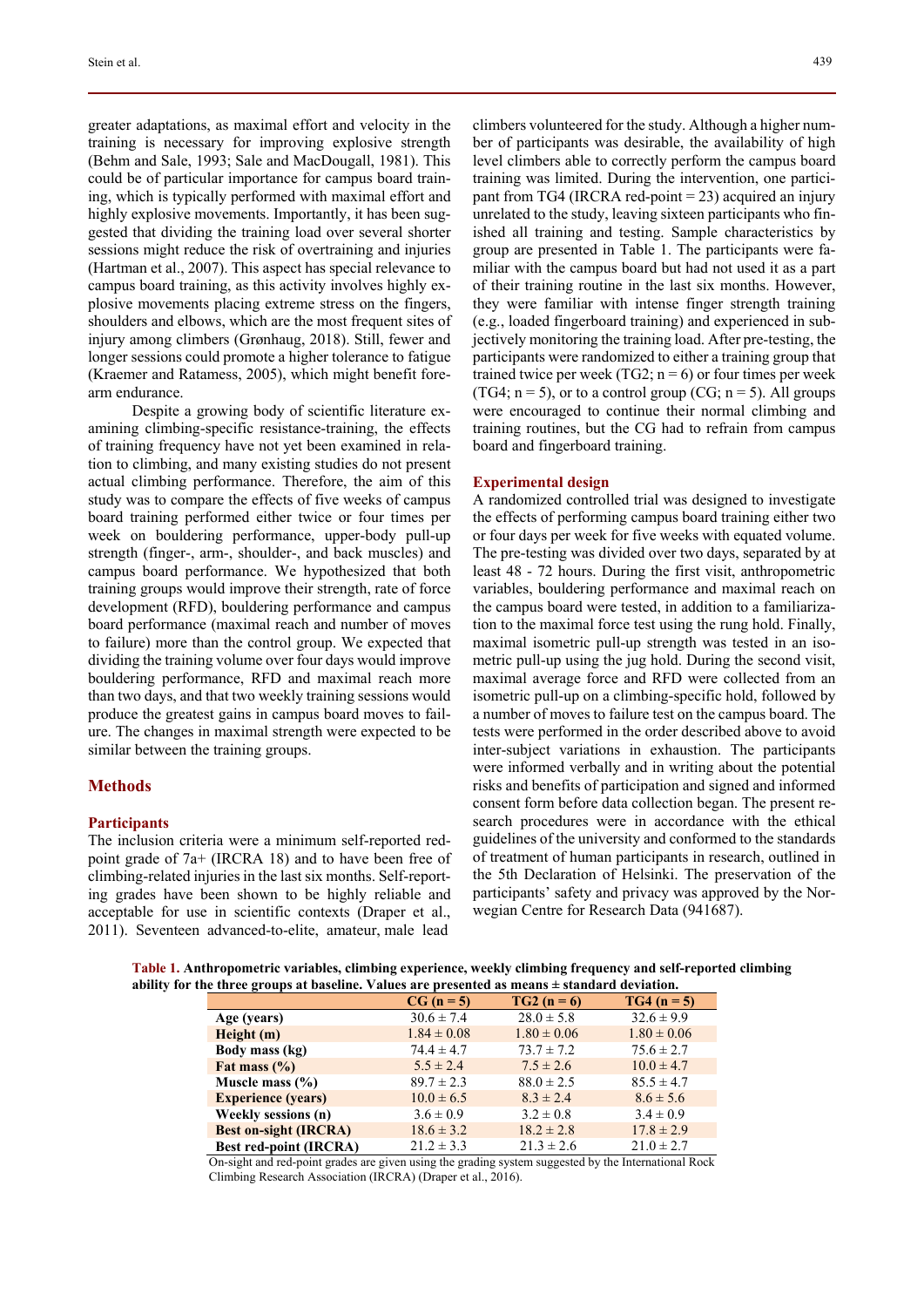

 **Figure 1. Flow-chart showing the study phases and the training intervention.**

#### **Procedures**

An overview of the procedures (i.e., testing and training order) is presented in Figure 1. Upon initial visit to the laboratory, participants were interviewed about their climbing performance (best red-point and on-sight), climbing experience (consecutive years of regular climbing, defined as at least one weekly session on average), and number of weekly climbing sessions on average in the last two months. Weekly climbing sessions was collected again at post-test to detect any changes in training volume during the intervention. Thereafter, height was measured using a wall mounted measuring tape body mass, followed by fat mass and muscle mass measured using a bioelectric impedance scale (Tanita MC 780MA S, Tokyo, Japan). Finally forearm circumference was measured at 2/3rd the distance between the ulnar styloid process and the coronoid process using a measuring tape. Limb circumference has previously demonstrated good-to-excellent reliability (Bakar et al., 2017). The participants were then instructed to perform a 15- to 30-minute warm up in the bouldering wall using self-selected boulders and holds but maintain a low intensity and avoid fatigue.

Following the warm-up, bouldering performance was tested on two boulder problems that were suggested as grade 7A (IRCRA 20-21) by two independent, highly experienced route-setters. The two boulder problems consisted of five and ten moves using small holds  $(5 - 20 \text{ mm})$ . Both were set on an artificial wall with an overhang of 25°. The order of the boulders was randomized and counter-balanced, but identical at pre- and post-test. The participants were given four minutes to work each boulder problem, and three minutes to rest between the two boulders. Participants could use as many attempts as they desired and the best attempt from each boulder was registered. The total number of completed moves (controlled contact with hold and attempting the next move) from the two boulder problems combined was used in the analyses (max score  $= 15$ ). Three participants (one in each group) completed both problems on their first try and were therefore excluded from this analysis.

Approximately ten minutes after the boulder performance test, a maximal reach test was performed on the campus board with 20 mm deep and 60 cm wide rungs. The distance between rungs was 13 cm and the board had an overhang of 15°. Participants started with both hands on the lowest rung and were instructed to hang still before pulling themselves up and reaching as far as possible with a self-selected hand. Four attempts were given with at least one minute rest between the attempts. The highest rung they could reach and hang on to with one hand for two seconds was used in the analyses. The rung number was used as the unit of measurement.

Finally, participants were familiarized to the isometric pull-up on a 23 mm rung with rounded edges (Metolius Climbing, Bend, Oregon, USA), in which four-to-six trials were given, with feedback provided after each attempt. This rung size was chosen because it resembles the campus board rung size used in training (i.e., 15-25 mm). After being familiarized with the procedure, we measured the maximal isometric pull-up strength in a 90° elbow angle on the jug holds (depth: 30 mm, height: 30 mm, width: 70 mm) on a Beastmaker 1000 fingerboard (Beastmaker Limited, Leicester, United Kingdom) using the same protocol. A more extensive description of the pull-up test is provided below. Only one attempt was given in the jug condition as data from a pilot study showed a coefficient of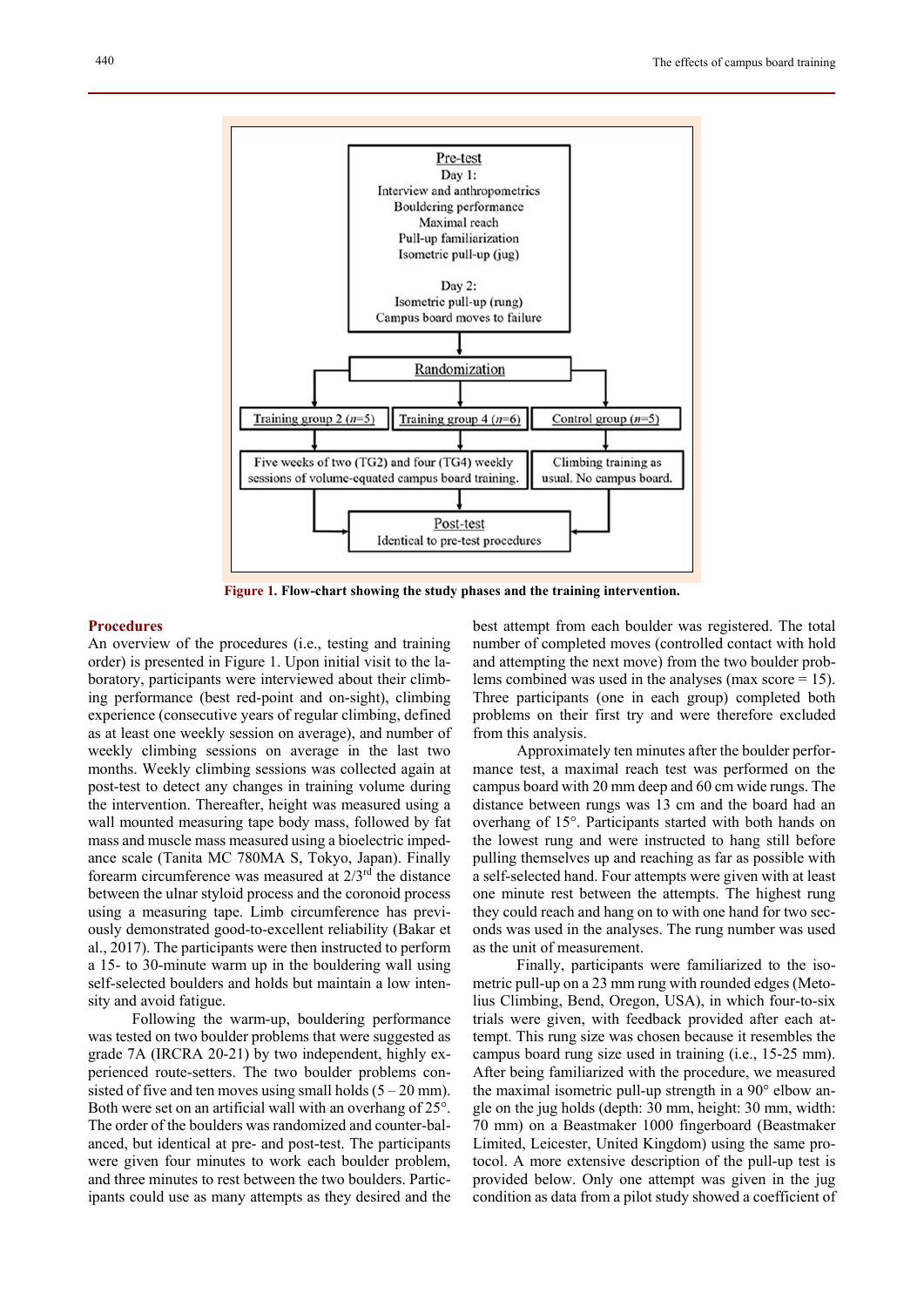variation (CV) of only 1.07% in this test. Participants were instructed to avoid performing strenuous climbing or climbing-related training in the 48 hours leading up to the second test-day.

The warm-up for the second day was identical as that for the first day. After the warm-up, the isometric pullup was performed using a half crimp grip on the 23 mm deep rung (Metolius Climbing, Bend, Oregon, USA). A self-selected hand width was used, but the width had to be identical for all trials. The participants were anchored to the floor through a static system consisting of an expansion bolt in the concrete floor, a force cell with 200 Hz resolution (Ergotest Innovation A/S, Porsgrunn, Norway), a daisy chain, and a climbing harness (Figure 2) (Saeterbakken et al., 2020; Stien et al., 2019). The force output was registered using a computer with the commercial software MuscleLab (v. 10.4, Ergotest Innovation A/S, Porsgrunn, Norway). The harness was placed directly below the iliac crest and its position was controlled between attempts.



**Figure 2. Schematic presentation of the test set-up during the isometric pull-up showing 1) expansion bolt in the concrete floor, 2) the force cell, 3) the static daisy chain, 4) the climbing harness, and 5) the 23 mm rung. The gray figure represents the climber before (a) and while (b) exerting maximal force. No horizontal or vertical displacement occurs between the two images.** 

Before performing the isometric pull-up, the participants stood on two step cases that were adjusted so that they could have their fingers on the rung and a 90° angle in their elbows (measured using a goniometer; Figure 2). The cases were used so that participants would not have to use arm muscle force to maintain the 90° angle before exerting maximal force. The participants were given real-time biofeedback of the force produced via a computer screen and had to maintain a steady baseline (no more than 4 N fluctuations in force) for one second before pulling. When a steady baseline was reached, the participants were instructed to pull as hard and as fast as possible for three-to-

four seconds. These instructions were chosen to optimize both maximal force and RFD within the same attempt (Fanchini et al., 2013), in order to reduce the total number of attempts needed and to avoid excessive fatigue. For an attempt to be deemed acceptable, the following criteria had to be fulfilled: 1) no changes >4 N in baseline force before exerting maximal force, 2) continuous rise in force without a plateau before peak force output, and 3) no excessive peak force (> 20% of average force) as a result of creating momentum using hip flexion. Three acceptable attempts were required, and all participants were able to reach this within five attempts or less. A three-minute rest period was given between attempts.

All force curves were analyzed manually by the same researcher to avoid inter-subject variability. The absolute RFD  $(CV = 8.11\%)$  was calculated as the change in force output from the onset of contraction to the maximal force output. The time used to reach maximal force was also registered to determine whether changes in RFD would be a result of increased maximal strength or decreased time to reach maximal force. Further, the RFD during the first 100ms from the onset (RFD<sub>100</sub>;  $CV = 11.83\%$ ) was analyzed to examine the portion of RFD, which likely is more driven by neural factors rather than muscular properties (Levernier and Laffaye, 2019b). The onset was determined manually and identified as the point in time when the force rose by more than 4 N over the course of five milliseconds (Andersen and Aagaard, 2006; Levernier and Laffaye, 2019a; Levernier and Laffaye, 2019b). All force curves were enhanced (showing only a 100ms window) to accurately view the time of onset. The maximal average force was calculated as the highest average force across 1500ms ( $CV = 4.72\%$ ). The mean maximal force, RFD, and  $\text{RFD}_{100}$  across three attempts were used in the analyses.

Finally, we tested the maximal number of moves to failure on the campus board. For this test, participants started with both hands on the first rung and performed single moves until matching on the top rung before moving downward using the same pattern. Due to the fatigue of this test, only one attempt was given. For a move to be accepted as successful, the participants had to be in controlled contact with the hold and attempt to move to the next rung. The number of completed moves was registered and used in the analyses.

The exercises performed on the campus board were developed in cooperation with highly accomplished climbers who regularly used the campus board in their training. The campus board had three different depths of rungs (25, 20, and 15 mm) and participants were instructed to use the shallowest rung they could, and to progress to a shallower rung when possible. Each of the four exercises (see Table 2) was performed for a total of four sets within each session, leading with alternate hands. The TG2 performed all exercises twice per week over two days, whereas the TG4 performed two of the four exercises within each session, but trained four times per week and reached an identical volume as the TG2. The participants were instructed to rest for two-to-three minutes between sets, as regulated based on their perceived exhaustion. The duration of the training sessions, excluding the warm-up, were approximately 20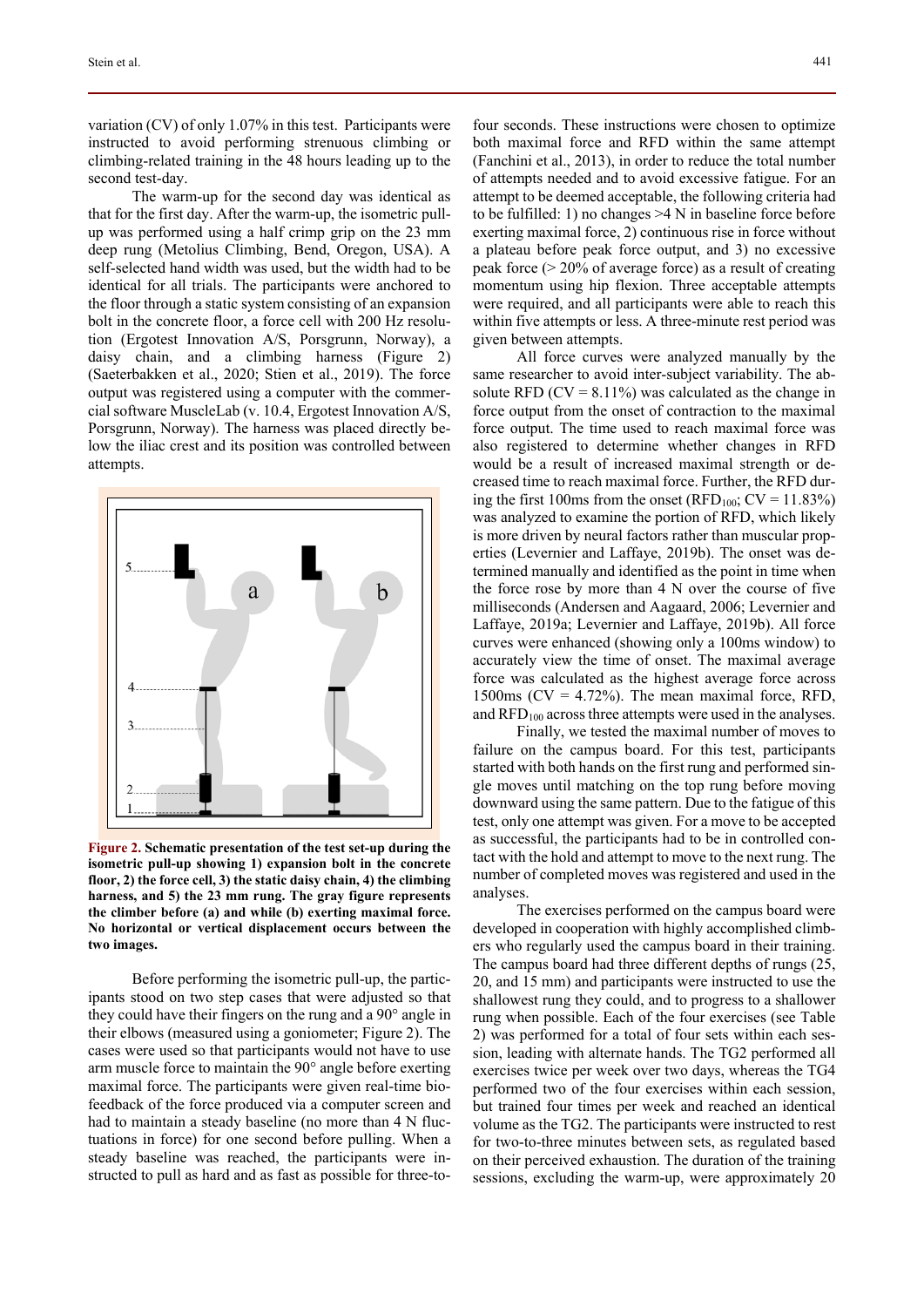and 40 minutes for TG4 and TG2, respectively. All exercises were performed with maximal effort and velocity. The first training session was supervised to ensure correct execution of the exercises (e.g., not using a full crimp grip) and that the intensity (depth of rung) was high enough. All groups were instructed to continue their current climbing and training activity, but the CG was not allowed to commence campus board training during the intervention period. In week three, all participants were contacted to ensure that they were performing the prescribed sessions and did not experience an injury.

## **Statistical analysis**

SPSS statistical software (Version 25.0, SPSS Inc., Chicago, IL, USA) was used for the statistical analyses. Except for bouldering performance ( $p = 0.001$ ), maximal reach (P  $= 0.001$ ) and number of moves to failure ( $p = 0.002$ ), the data material did not demonstrate deviations from normality (Shapiro-Wilk test;  $p = 0.071 - 0.815$ ). Between-groups

differences in the parametric variables were analyzed using an analysis of covariance (ANCOVA) with pre-test results as the covariate. When a significant main effect for group was found, Bonferroni post-hoc corrections were used to detect where the differences occurred. Between-groups differences in the non-parametric variables were analyzed using a Kruskal Wallis Test, followed by independent Mann-Whitney U-tests to detect the differences. Paired samples t-tests were used to determine if there were differences between the pre- and post-test results for the parametric variables, while a Wilcoxon signed rank test was used for the non-parametric variables. Statistical significance was accepted at  $P \le 0.05$ . All data are presented as means  $\pm$  standard deviation. For the within- and between-groups differences, Hedges' g effect size (ES) was calculated as the mean difference divided by the pooled and weighted standard deviations. The Hedges' d ES were interpreted as follows:  $0.2 =$  trivial;  $0.2 - 0.5 =$  small;  $0.5 - 0.8 =$  medium;  $> 0.8$  = large (Cohen, 1988).

**Table 2. The exercises performed throughout the intervention. The numbers represent the number of the rungs, with 1 being the lowest one on the board. All exercises started with both hands on rung number 1 and ended with both hands on the same top rung. The difference between rungs was 13 centimeters.** 

| $\overline{\phantom{a}}$ |                  |                                                                                                                                                                                                                                                                                                                                                                                                                                                                                               |
|--------------------------|------------------|-----------------------------------------------------------------------------------------------------------------------------------------------------------------------------------------------------------------------------------------------------------------------------------------------------------------------------------------------------------------------------------------------------------------------------------------------------------------------------------------------|
| <b>Order</b>             | <b>Exercise</b>  | <b>Description</b>                                                                                                                                                                                                                                                                                                                                                                                                                                                                            |
|                          | $1 - 4 - 7 - 10$ | Start with both hands on rung 1. Pull through each move and match hands on rung number 10.                                                                                                                                                                                                                                                                                                                                                                                                    |
|                          | Ladder           | Keep one hand on the start rung and move the other hand up one rung at the time until max reach and                                                                                                                                                                                                                                                                                                                                                                                           |
|                          |                  | reverse until the hands are matched on rung 1.                                                                                                                                                                                                                                                                                                                                                                                                                                                |
|                          | $1 - 2 - 3$      | Move ca. 75% of max reach with one hand, then pull through as far as possible with the other hand.                                                                                                                                                                                                                                                                                                                                                                                            |
|                          |                  | Follow with the first hand and match the top.                                                                                                                                                                                                                                                                                                                                                                                                                                                 |
|                          | 10 RM            | Perform 10 consecutive moves of self-selected length so that the $10th$ move is near exhaustion.                                                                                                                                                                                                                                                                                                                                                                                              |
| $\sim$<br>$\sim$ $\sim$  |                  | $\mathcal{A} = \mathcal{A} \cup \mathcal{A}$ . The contract of the contract of the contract of the contract of the contract of the contract of the contract of the contract of the contract of the contract of the contract of the contract of the<br>$\mathcal{A}$ and $\mathcal{A}$ are assumed to the contract of the contract of the contract of the contract of the contract of the contract of the contract of the contract of the contract of the contract of the contract of the cont |

Note: The group that trained twice per week performed all the exercises within one session, while the group that trained four times per week alternated between exercises 1 and 2, and 3 and 4.

## **Results**

#### **Baseline results**

Anthropometric variables, climbing frequency and self-reported climbing ability were not different between the groups at baseline  $(F(2,13) = 0.018 - 2.242, P = 0.146 -$ 0.982).

#### **Training**

The self-reported training attendance in TG2 and TG4 was 96.7% and 99.1, respectively. None of the three groups changed their number of weekly climbing sessions outside of the campus board training (average across groups:  $3.6 \pm$ 0.8 and  $3.6 \pm 0.9$  at pre- and post-test, respectively) during the intervention ( $p = 0.178 - 0.374$ ).

#### **Performance outcomes**

There was a difference between groups for the change in bouldering performance ( $p = 0.024$ ). Bouldering performance improved in TG2 (ES =  $0.25$ ,  $p = 0.042$ ), but not in TG4 ( $p = 0.109$ ) or in the CG ( $p = 0.157$ ). Further analyses revealed that TG2 improved bouldering performance more than the CG ( $ES = 2.01$ ,  $p = 0.016$ ). All groups improved the maximal number of moves to failure on the campus board (ES =  $0.68 - 0.80$ , all  $p = 0.043$ ), and TG2 increased number of moves more than the CG (ES =  $0.87$ , p =  $0.008$ ). None of the groups significantly improved maximal reach  $(p = 0.083 - 0.317)$ . No other differences between the three groups were found ( $p = 0.095 - 0.556$ ; Table 3).

#### **Pull-up force**

The change in force output in the isometric pull-up performed on the 23mm rung demonstrated no differences between groups (F  $(2,12) = 1.743$ , p = 0.217). In the jug condition, a tendency for differences between groups at posttest was found ( $F = 3.618$ ,  $p = 0.059$ ). Post-hoc analyses revealed a tendency for greater improvement in force in TG2 compared to the CG (ES =  $0.56$ , p =  $0.090$ ), while no other differences were found ( $p = 0.140 - 1.000$ ; Figure 3).

**Table 3. Results for maximal reach, maximal moves to failure, and bouldering performance with effect sizes (ES) for the pre-post change. Maximal reach is given as number of the rung reached, whereas moves to failure and bouldering performance are given as the total number of moves performed successfully before failure.** 

|                   | Control group $(n=5)$ |                                 | 2 weekly sessions $(n = 6)$ |                 |                   | 4 weekly sessions $(n = 5)$ |                 |                   |      |
|-------------------|-----------------------|---------------------------------|-----------------------------|-----------------|-------------------|-----------------------------|-----------------|-------------------|------|
|                   | Pre                   | <b>Post</b>                     | ES                          | Pre             | Post              | ES                          | Pre             | <b>Post</b>       | ES   |
| Max reach         | $7.6 \pm 0.6$         | $7.4 \pm 0.6$                   | 0.33                        | $7.3 \pm 0.8$   | $7.8 \pm 0.8$     | 0.63                        | $7.2 \pm 0.8$   | $7.8 \pm 1.1$     | 0.63 |
| <b>Max moves</b>  |                       | $17.2 \pm 5.6$ $23.2 \pm 7.8$ * | 0.90                        | $28.8 \pm 17.0$ | $46.5 \pm 23.7^*$ | 0.87                        | $24.8 \pm 23.8$ | $42.0 \pm 21.6^*$ | 0.76 |
| <b>Bouldering</b> | $10.1 \pm 3.5$        | $9.9 \pm 3.5$                   | 0.06                        | $9.8 \pm 3.7$   | $10.8 \pm 3.4*$   | 0.30                        | $9.0 \pm 3.5$   | $9.7 \pm 3.4$     | 0.20 |

\* = Significantly different from pre-test results ( $p < 0.05$ ).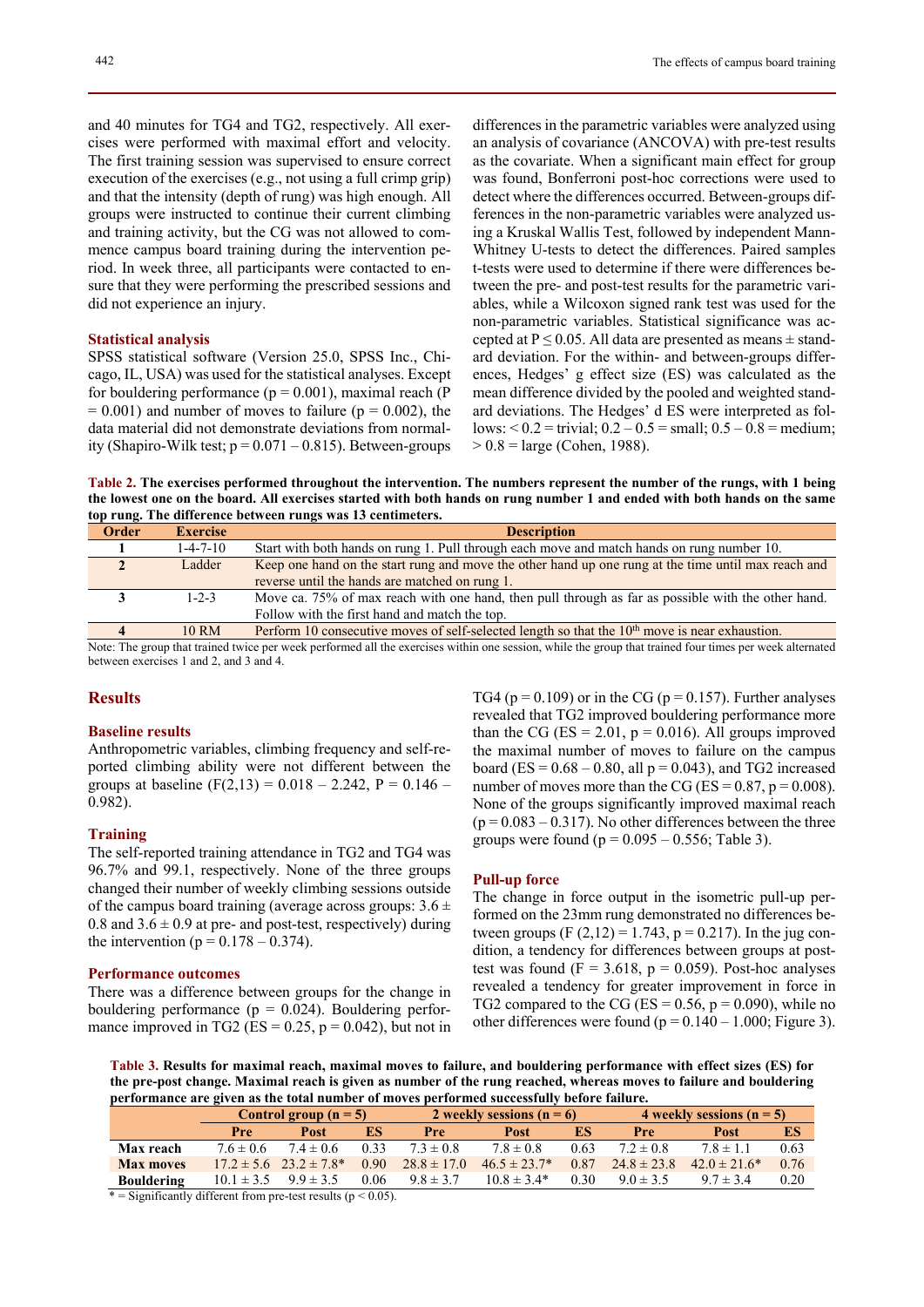

**Figure 3. Pre- and post-test results for force output (Newton) in the rung and jug conditions.** 

#### **Rate of force development**

A difference in the change in RFD between groups was found  $(F(2,11) = 5.914, p = 0.018)$ . No changes occurred in the CG ( $p = 0.160$ ) or TG2 ( $p = 0.715$ ), whereas RFD increased by 23.1  $\pm$  3.1% in TG4 (ES = 0.57, p = 0.003). Post hoc analyses revealed that TG4 improved RFD more than the CG ( $ES = 1.68$ ,  $p = 0.017$ ), while no other differences were found between the groups ( $p = 0.256 - 268$ ; Figure 4).



**Figure 4. Absolute change in rate of force development (RFD (Ns-1)). Absolute RFD refers to the RFD calculated from the onset of force to the maximal force, while RFD100 refers to the RFD calculated as the rise in force in the first 100 milliseconds of contraction.**  $* =$  significant change from pre-test ( $p < 0.05$ ).  $\ddagger =$  significant difference in change between groups ( $p < 0.05$ )

For  $\text{RFD}_{100}$ , a tendency was found for betweengroups differences at post-test  $(F(2,11) = 3.679, p = 0.060)$ . TG4 improved RFD<sub>100</sub> by 29.6  $\pm$  13.6% (ES = 0.37, p = 0.046), while the CG ( $p = 0.098$ ) and TG2 did not ( $p =$ 0.689). Further analyses revealed no significant differences between groups ( $p = 0.095 - 1.000$ ). The time (milliseconds (ms)) to reach maximal force did not demonstrate any differences between groups ( $F = 0.825$ ,  $p = 0.464$ ). The mean times to reach maximal force across all groups were  $251.0 \pm 75.6$  ms and  $261.9 \pm 143.6$  ms at pre- and post-test, respectively.

#### **Arm circumference**

The analyses revealed no significant between groups differences in the change in arm circumference  $(F(2,12) =$ 2.380,  $p = 0.135$ ).

## **Training vs. Control**

When merging the two training groups and comparing them to the CG, bouldering performance ( $ES = 1.42$ ,  $p =$ 0.006), force in the jug condition (ES = 1.01,  $F(1,13) =$ 7.835,  $p = 0.015$ ), absolute RFD (ES = 1.22, F(1,12) = 6.795, p = 0.023), maximal reach (ES = 1.51, p = 0.040) and number of moves to failure ( $ES = 0.85$ ,  $p = 0.040$ ) improved more in the training groups compared to the CG. Force in the rung condition (ES =  $0.86$ , F(1,13) = 3.428, p  $= 0.087$ ) and arm circumference (ES = 2.21, F(1,13) = 4.636,  $p = 0.051$ ) demonstrated tendencies for a greater increase in the training groups. The change in  $\text{RFD}_{100}$  $(F(1,12) = 0.918, p = 0.357)$  and time to reach peak force  $(F(1,12) = 2.402, p = 0.145)$  were not significantly different between groups.

## **Discussion**

This study examined the effects of performing a five-week block of campus board training either two or four times per week with equated training volume. The main finding was that no differences occurred between the two training groups. However, only TG2 improved bouldering performance more than the control group, whereas only TG4 improved RFD more than the CG. When combining the training groups, the campus board training improved bouldering performance, maximal pull-up strength, RFD, maximal reach, and number of moves to failure more than the CG, while tendencies for greater improvements in arm circumference and rung strength were observed.

Although the change in RFD was not statistically different between the training groups, the ES for TG4 (ES  $= 0.63$ ) was distinctly greater than for TG2 (ES  $= 0.12$ ). Moreover, only TG4 improved RFD more than the active control group. By dividing the total training volume over several shorter sessions, it is possible that TG4 was able to maintain a higher effort and velocity throughout all sets compared to TG2 (i.e., higher campus board training quality), which has been shown to evoke greater improvements in RFD (Blazevich et al., 2020). The accumulated fatigue following a longer session could have reduced the ability of TG2 to maintain a high velocity throughout the session. Theoretically, the lack of difference between the training groups could be explained by the longer between-sessions rest for TG2, which could potentially have allowed for greater neural and muscular recovery and, thereby, been beneficial for the development of RFD (Rhea et al., 2003). It is possible that had we examined a longer training period and a higher number of climbers, four short sessions may have been proven significantly more effective for improving RFD. As no significant changes occurred in maximal pull-up force or the time to reach maximal force in the rung condition, the improved absolute RFD in TG4 was likely a result of neuromuscular adaptations in the early phase of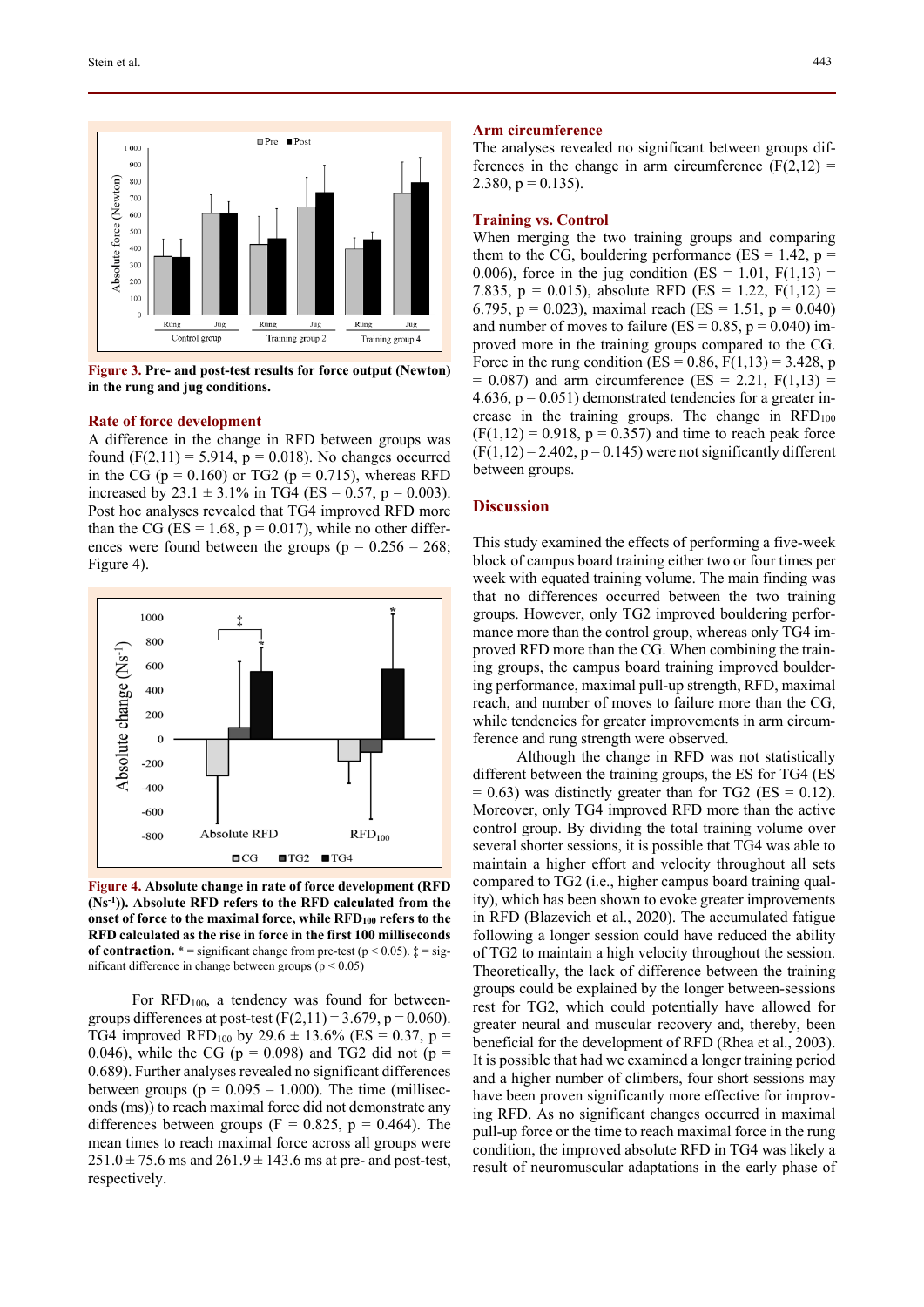the contraction. This speculation is supported by the fact that only TG4 improved  $\text{RFD}_{100}$ , which is more closely related to neural factors (e.g., motor unit discharge rate) than maximal strength (Maffiuletti et al., 2016). Of note, the available lab equipment dictated that the force sensor had to be anchored to the floor. A placement in direct contact with the fingers could possibly have provided a more sensitive measuring protocol for RFD.

Since previous investigations have identified high levels of RFD as an important attribute of boulder climbers (Fanchini et al., 2013; Stien et al., 2019), we expected the same group (TG4) to improve both RFD and bouldering performance. The difficult and steep boulder problems used for testing boulder performance were expected to require high levels of explosive strength (RFD), which only TG4 acquired to a greater extent than the CG. However, no difference between the training groups was found, and only TG2 demonstrated an improvement in bouldering performance that was greater than the CG. Importantly, a small ES for the improvement in bouldering performance was found for TG2 ( $ES = 0.30$ ), which was only slightly larger than that observed for TG4 ( $ES = 0.21$ ). It is possible that the maximal score of 15 moves did not provide a sufficiently sensitive test for detecting short-term improvements in bouldering performance. Still, the small effect and few participants are likely the main explanation for the lack of between-groups differences. This speculation is supported by the fact that increasing the statistical power (i.e., combining the training groups) demonstrated a distinctly greater improvement in the training groups compared to the CG. However, it is important to note that the study population comprised highly trained climbers, meaning that even a small improvement after only five weeks is practically meaningful.

As hypothesized, TG2 improved their number of moves to failure on the campus board more than the CG, while TG4 did not. The difference potentially occurred because the longer sessions performed by TG2 compared to TG4 produced a higher tolerance for fatigue (Kraemer and Ratamess, 2005), and thereby a more specific training stimulus toward this test. Specifically, the 10RM exercise (i.e., the exercise with the highest number of consecutive moves) was performed at the end of a longer session for TG2, meaning the moves were likely performed with a greater amount of fatigue than for TG4. Since the CG also improved in this test, one could speculate that familiarization to the campus board might be responsible for the improvement. Importantly, the CG continued their regular climbing training, which could explain the improvement for this group. Further, the improvement in all three groups were accompanied by quite large inter-individual variability. This could indicate that other factors, such as individual preference in technical execution of the test could have influenced the results more than forearm endurance. Thus, the findings from this test should be interpreted with caution. The same is true for the maximal reach performance, which is likely impacted by a combination of physiological, coordinative, and technical factors. This test is further limited by the distance between the rungs (13 cm) requiring large improvements for detecting potential changes. Moreover, although not measured in the present study, the

campus board training might also have targeted attributes such as coordination and muscle synergy, which could impact bouldering performance. Therefore, it is problematic to directly link the findings from the lab test to the bouldering performance test.

Following the five-week training block, we were unable to detect differences in strength when analyzing the isometric pull-up on the 23mm rung and on the jug hold. The lack of differences between the two campus board training groups is likely a result of the identical volume between the groups, as evidence indicates training frequency does not influence strength gains under volume-equated conditions (Grgic et al., 2018). It could have been expected that the shorter exercise duration in TG4 would allow a higher intensity and effort, thus producing more prominent improvements in maximal strength of the fingers. However, given that all included participants had multiple years of climbing experience and performed at an advanced-toelite level, the short-term training period was probably too short to achieve significant improvements in finger strength. Finally, it should be noted that the test set-up includes a complex task in which strength of both the fingers and shoulder girdle are challenged. While this probably allows for a highly climbing-specific task, it renders differentiation between the fingers and shoulders difficult. If possible, prospective studies should incorporate a measure of isolated finger- as well as shoulder girdle-strength to further elucidate which muscle groups are primarily impacted by campus board training.

The strength results from the present study may be difficult to compare with previous climbing interventions, where fingerboard training has been the most frequently examined resistance training method among climbers, with isolated testing of finger strength and endurance (Levernier and Laffaye, 2019a; López-Rivera and González-Badillo, 2012; 2019). Hence, changes in strength or RFD reported in these studies is reserved for the finger flexors. In line with the previous findings, when merging the two training groups the campus board training improved strength in the jug condition compared to the CG, with a tendency for a greater improvement in the rung condition. Hence, campus board training could be a viable option for improving climbing-specific strength. In contrast to the fingerboard (i.e., isometrically hanging from the fingertips), which is likely a more finger strength-specific exercise, campus board training can also improve maximal strength of the entire pulling apparatus in a climbing-specific task. Of note, performing climbing-related tasks (e.g., pull-ups) on small holds have been shown to reduce force production and impact the contraction strategies compared to larger holds (Stien et al., 2019; Vigouroux et al., 2018). Since the fingers are the weakest link in the pulling apparatus, potential training effects in the arms- and back muscles may not have been as clear using the rung test.

Although this study was, to the authors' knowledge, the first to examine the effects of campus board training frequency, some limitations should be considered when interpreting the results. The main limitation of this study was the low study sample size. One could speculate that the differences between groups would be more prominent with a greater statistical power. However, the aim of the study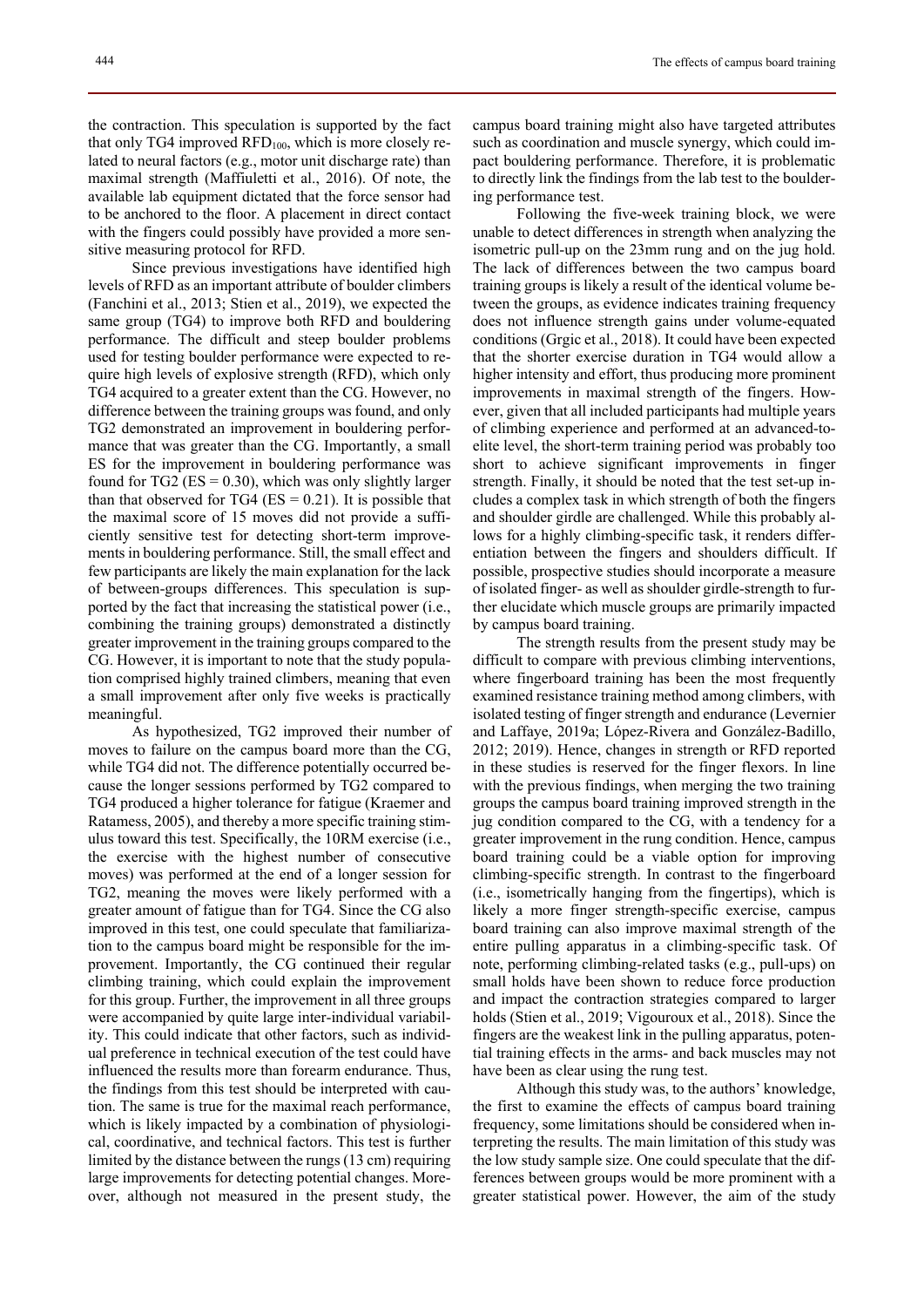was to examine the effects among advanced and elite climbers and in order to increase the study population, less experienced climbers would have had to be included. Further, only male advanced and elite climbers were included in this study and the results may not be generalizable to females or climbers performing on other levels. Moreover, as only the first training session was supervised, the intensity was not monitored further during the intervention. However, the participants were experienced climbers and were familiar with performing high-intensity climbingspecific training (e.g., fingerboard), so we are confident that the protocol was carried out as directed. Importantly, the findings for bouldering performance are difficult to generalize as the routes and overhang differ between facilities. Future research examining bouldering performance should use equipment such as the Kilter board, allowing for identical routes to be compared across different locations. The effects of campus board training on speed- and leadclimbing performance should also be examined. Finally, the measuring method (i.e., isometric pull-up) could be considered unspecific to a dynamic training stimulus. Assessing power and velocity during a campus board-related task would likely have been more appropriate and should be considered in prospective studies. However, a non-specific exercise may provide additional information about isolated performance factors and the transferability of the training.

From a practical point of view, the findings of the present study suggest that campus board training can be an efficient training form that should be implemented in the training program of highly accomplished climbers. However, due to the great stress on the finger flexor muscles, it could be advisable to incorporate this training method in a block-periodized program. Emphasizing campus board training in a short block (e.g., five weeks) appears to be sufficient for improving several climbing-specific attributes regardless of training frequency. Importantly, no injuries occurred in the present study. Still, the authors suggest that climbers who are inexperienced to campus board approach the training method with a low training volume and moderate intensity and progress these variables as they gain more experience. Also, in a training block where campus board training is emphasized, climbers should consider reducing the volume of other climbing-related activities. Importantly, to the authors' knowledge, this is the first study to examine the specific effects of campus board training and future research should be conducted to confirm and expand on the findings.

## **Conclusion**

In conclusion, the different training frequencies produced no significant differences between the training groups. However, among highly accomplished climbers, dividing the training volume over four shorter sessions improved RFD to a greater extent than the active control group, whereas performing two longer sessions improved bouldering performance and moves to failure on the campus board more than the active control group that continued climbing training as usual. Implementing campus board

training, regardless of frequency, improved bouldering performance, RFD, maximal reach, number of moves to failure and arm circumference more than just climbing.

#### **Acknowledgements**

The authors would like to thank the volunteers who participated in the study. This study was conducted without any funding from companies, manufactures or outside organizations. The experiments comply with the current laws of the country in which they were performed. The authors have no conflict of interest to declare. The datasets generated during and/or analyzed during the current study are not publicly available, but are available from the corresponding author who was an organizer of the study.

#### **References**

- Andersen, L.L. and Aagaard, P. (2006) Influence of maximal muscle strength and intrinsic muscle contractile properties on contractile rate of force development. *European Journal of Applied Physiology* **96,** 46-52. https://doi.org/10.1007/s00421-005-0070 z
- Bakar, Y., Özdemir, Ö.C., Sevim, S., Duygu, E., Tuğral, A. and Sürmeli, M. (2017) Intra-observer and inter-observer reliability of leg circumference measurement among six observers: a single blinded randomized trial. *Journal of Medicine and Life* **10,** 176- 181.
- Baláš, J., Panáčková, M., Strejcová, B., Martin, A.J., Cochrane, D.J., Kaláb, M., Kodejška, J. and Draper, N. (2014) The relationship between climbing ability and physiological responses to rock climbing. *The Scientific World Journal* **2014,** 678387-678387. https://doi.org/10.1155/2014/678387
- Baláš, J., Pecha, O., Martin, A.J. and Cochrane, D. (2012) Hand–arm strength and endurance as predictors of climbing performance. *European Journal of Sport Science* **12,** 16-25. https://doi.org/10.1080/17461391.2010.546431
- Behm, D.G. and Sale, D.G. (1993) Velocity specificity of resistance training. *Sports Medicine* **15,** 374-388.
- https://doi.org/10.2165/00007256-199315060-00003 Blazevich, A.J., Wilson, C.J., Alcaraz, P.E. and Rubio-Arias, J.A. (2020) Effects of Resistance Training Movement Pattern and Velocity on Isometric Muscular Rate of Force Development: A Systematic Review with Meta-analysis and Meta-regression. *Sports Medicine* **50,** 943-963. https://doi.org/10.1007/s40279-
- 019-01239-x Cohen, J. (1988) *Statistical Power for the Behavioral Sciences*. Hillsdale, NJ: Lawrence Erlbaum Associates.
- Dankel, S.J., Mattocks, K.T., Jessee, M.B., Buckner, S.L., Mouser, J.G., Counts, B.R., Laurentino, G.C. and Loenneke, J.P. (2017) Frequency: The Overlooked Resistance Training Variable for Inducing Muscle Hypertrophy? *Sports Medicine* **47,** 799-805. https://doi.org/10.1007/s40279-016-0640-8
- Deyhle, M.R., Hsu, H.S., Fairfield, T.J., Cadez-Schmidt, T.L., Gurney, B.A. and Mermier, C.M. (2015) Relative Importance of Four Muscle Groups for Indoor Rock Climbing Performance. *Journal of Strength and Conditioning Research* **29,** 2006-2014. https://doi.org/10.1519/JSC.0000000000000823
- Draper, N., Dickson, T., Blackwell, G., Fryer, S., Priestley, S., Winter, D. and Ellis, G. (2011) Self-reported ability assessment in rock climbing. *Journal of Sport Science* **29,** 851-858. https://doi.org/10.1080/02640414.2011.565362
- Draper, N., Giles, D., Schöffl, V., Fuss, F., Watts, P., Wolf, P., Balas, J., Vanesa, E.-R., Blunt Gonzalez, G., Fryer, S., Fanchini, M., Vigouroux, L., Seifert, L., Donath, L., Spoerri, M., Bonetti, K., Phillips, K., Stöcker, U., Bourassa-Moreau, F. and Abreu, E. (2016) Comparative grading scales, statistical analyses, climber descriptors and ability grouping: International Rock Climbing Research Association position statement. *Sports Technology* 1- 7.
- Fanchini, M., Violette, F., Impellizzeri, F.M. and Maffiuletti, N.A. (2013) Differences in climbing-specific strength between boulder and lead rock climbers. *Journal of Strength and Conditioning Research* **27,** 310-314. https://doi.org/10.1519/JSC.0b013e3182577026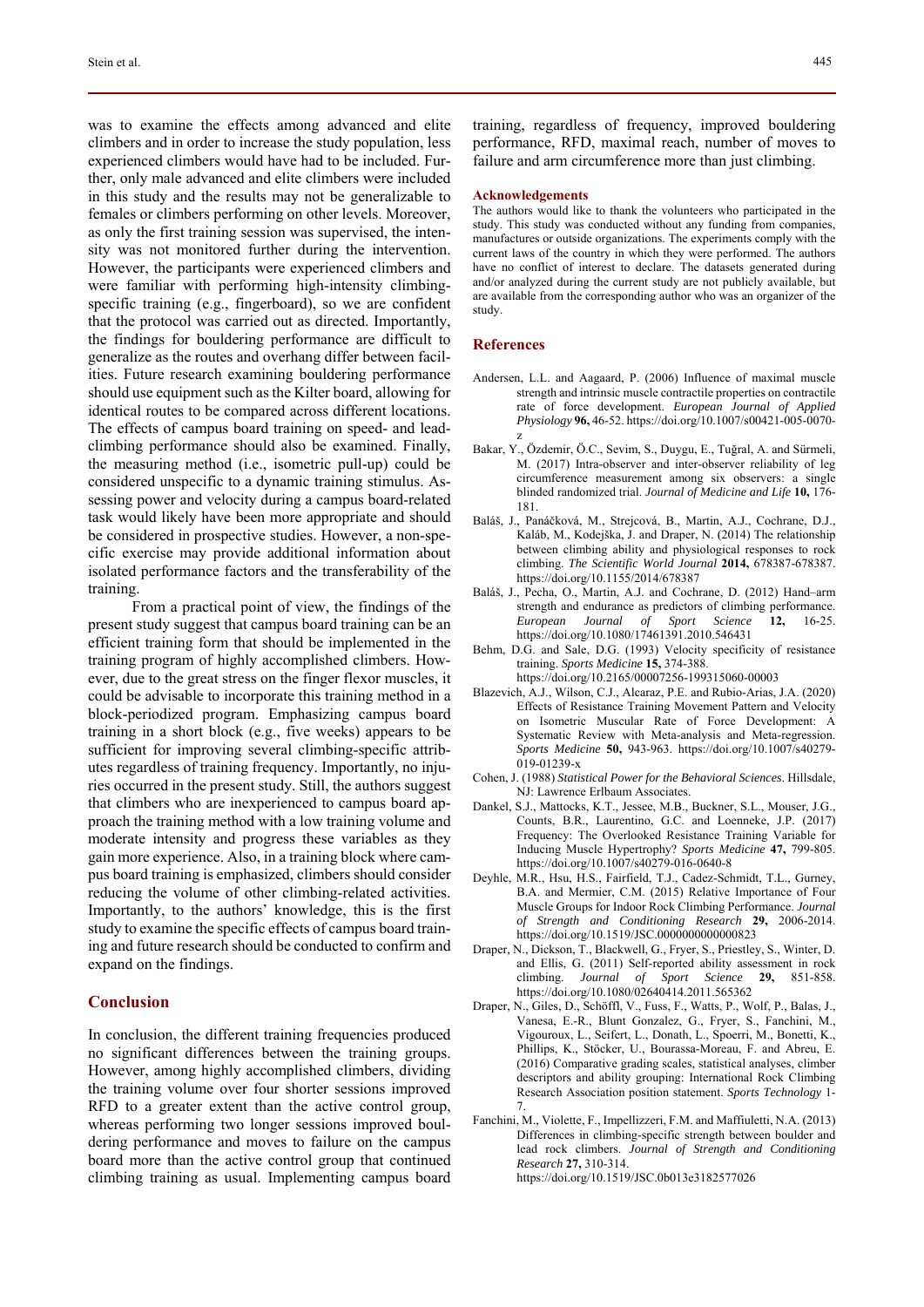https://doi.org/10.1080/026404101750238953

- Grgic, J., Schoenfeld, B.J., Davies, T.B., Lazinica, B., Krieger, J.W. and Pedisic, Z. (2018) Effect of Resistance Training Frequency on Gains in Muscular Strength: A Systematic Review and MetaAnalysis. *Sports Medicine* **48,** 1207-1220. https://doi.org/10.1007/s40279-017-0788-x
- Grønhaug, G. (2018) Self-reported chronic injuries in climbing: who gets injured when? *BMJ Open Sport and Exercise Medicine* **4,** e000406-e000406.

https://doi.org/10.1136/bmjsem-2018-000406

- Hartman, M.J., Clark, B., Bembens, D.A., Kilgore, J.L. and Bemben, M.G. (2007) Comparisons between twice-daily and once-daily training sessions in male weight lifters. *International Journal of Sports Physiology and Performance* **2,** 159-169. https://doi.org/10.1123/ijspp.2.2.159
- Hermans, E., Andersen, V. and Saeterbakken, A.H. (2017) The effects of high resistance-few repetitions and low resistance-high repetitions resistance training on climbing performance. *European Journal of Sport Science* **17,** 378-385. https://doi.org/10.1080/17461391.2016.1248499
- Kraemer, W.J. and Ratamess, N.A. (2005) Hormonal responses and adaptations to resistance exercise and training. *Sports Medicine* **35,** 339-361.

https://doi.org/10.2165/00007256-200535040-00004

- Laffaye, G., Collin, J.M., Levernier, G. and Padulo, J. (2014) Upper-limb power test in rock-climbing. *International Journal of Sports Medicine* **35,** 670-675. https://doi.org/10.1055/s-0033-1358473
- Laffaye, G., Levernier, G. and Collin, J.M. (2016) Determinant factors in climbing ability: Influence of strength, anthropometry, and neuromuscular fatigue. *Scandinavian Journal of Medicine and Science in Sports* **26,** 1151-1159. https://doi.org/10.1111/sms.12558
- Levernier, G. and Laffaye, G. (2019a) Four weeks of finger grip training increases the rate of force development and the maximal force in elite and top world-ranking climbers. *Journal of Strength and Conditioning Research* **33,** 2471-2480. https://doi.org/10.1519/JSC.0000000000002230
- Levernier, G. and Laffaye, G. (2019b) Rate of force development and maximal force: reliability and difference between non-climbers, skilled and international climbers. *Sports Biomechanics* 1-12. https://doi.org/10.1080/14763141.2019.1584236
- López-Rivera, E. and González-Badillo, J.J. (2012) The effects of two maximum grip strength training methods using the same effort duration and different edge depth on grip endurance in elite climbers. *Sports Technology* **5,** 100-110. https://doi.org/10.1080/19346182.2012.716061
- López-Rivera, E. and González-Badillo, J.J. (2019) Comparison of the effects of three hangboard strength and endurance training programs on grip endurance in sport climbers. *Journal of Human Kinetics* **66,** 183-195. https://doi.org/10.2478/hukin-2018-0057
- Maffiuletti, N.A., Aagaard, P., Blazevich, A.J., Folland, J., Tillin, N. and Duchateau, J. (2016) Rate of force development: physiological and methodological considerations. *European Journal of Applied Physiology* **116,** 1091-1116.

https://doi.org/10.1007/s00421-016-3346-6

- Medernach, J.P., Kleinoder, H. and Lotzerich, H.H. (2015) Fingerboard in competitive bouldering: Training effects on grip strength and endurance. *Journal of Strength and Conditioning Research* **29,** 2286-2295. https://doi.org/10.1519/JSC.0000000000000873
- Mermier, C.M. (2000) Physiological and anthropometric determinants of sport climbing performance. *British Journal of Sports Medicine* **34,** 359-365. https://doi.org/10.1136/bjsm.34.5.359
- Philippe, M., Filzwieser, I., Leichtfried, V., Blank, C., Haslinger, S., Fleckenstein, J. and Schobersberger, W. (2019) The effects of 8 weeks of two different training methods on on-sight lead climbing performance. *The Journal of Sports Medicine and Physical Fitness* **59,** 561-568. https://doi.org/10.23736/S0022- 4707.18.08399-8
- Philippe, M., Wegst, D., Müller, T., Raschner, C. and Burtscher, M. (2012) Climbing-specific finger flexor performance and forearm muscle oxygenation in elite male and female sport climbers.

*European Journal of Applied Physiology* **112,** 2839-2847. https://doi.org/10.1007/s00421-011-2260-1

- Quaine, F., Vigouroux, L. and Martin, L. (2003) Finger flexors fatigue in trained rock climbers and untrained sedentary subjects. *International Journal of Sports Medicine* **24,** 424-427. https://doi.org/10.1055/s-2003-41174
- Rhea, M.R., Alvar, B.A., Burkett, L.N. and Ball, S.D. (2003) A metaanalysis to determine the dose response for strength development. *Medicine Science in Sports and Exercise* **35,** 456- 464. https://doi.org/10.1249/01.MSS.0000053727.63505.D4
- Saeterbakken, A.H., Andersen, V., Stien, N., Pedersen, H., Solstad, T.E.J., Shaw, M.P., Meslo, M., Wergeland, A., Vereide, V.A. and Hermans, E. (2020) The effects of acute blood flow restriction on climbing-specific tests. *Movement and Sport Sciences* **109**, 7-14**.** https://doi.org/10.1051/sm/2020004
- Saeterbakken, A.H., Loken, E., Scott, S., Hermans, E., Vereide, V.A. and Andersen, V. (2018) Effects of ten weeks dynamic or isometric core training on climbing performance among highly trained climbers. *Plos One* **13,** e0203766-e0203766. https://doi.org/10.1371/journal.pone.0203766
- Sale, D. and MacDougall, D. (1981) Specificity in strength training: a review for the coach and athlete. *Canadian Journal of Applied Sport Sciences* **6,** 87-92.
- Saul, D., Steinmetz, G., Lehmann, W. and Schilling, A.F. (2019) Determinants for success in climbing: A systematic review. *Journal of Exercise Science and Fitness* **17,** 91-100. https://doi.org/10.1016/j.jesf.2019.04.002
- Stien, N., Saeterbakken, A.H., Hermans, E., Vereide, V.A., Olsen, E. and Andersen, V. (2019) Comparison of climbing-specific strength and endurance between lead and boulder climbers. *PLOS ONE* **14,** e0222529-e0222529. https://doi.org/10.1371/journal.pone.0222529
- Vigouroux, L., Devise, M., Cartier, T., Aubert, C. and Berton, E. (2018) Performing pull-ups with small climbing holds influences grip and biomechanical arm action. *Journal of Sports Sciences* 1-9. https://doi.org/10.1080/02640414.2018.1532546
- Vigouroux, L. and Quaine, F. (2006) Fingertip force and electromyography of finger flexor muscles during a prolonged intermittent exercise in elite climbers and sedentary individuals. *Journal of Sports Sciences* **24,** 181-186. https://doi.org/10.1080/02640410500127785
- Watts, P.B. (2004) Physiology of difficult rock climbing. *European Journal of Applied Physiology* **91,** 361-372. https://doi.org/10.1007/s00421-003-1036-7

## **Key points**

- Five weeks of volume equated campus board training may similarly improve finger strength, maximal reach and number of campus moves to failure regardless of training frequency.
- Four weekly sessions may be more effective than two weekly sessions for improving rate of force development in an isometric pull-up using a climbingspecific hold
- Two weekly sessions could be more effective than four weekly sessions for improving bouldering performance when volume is equated.